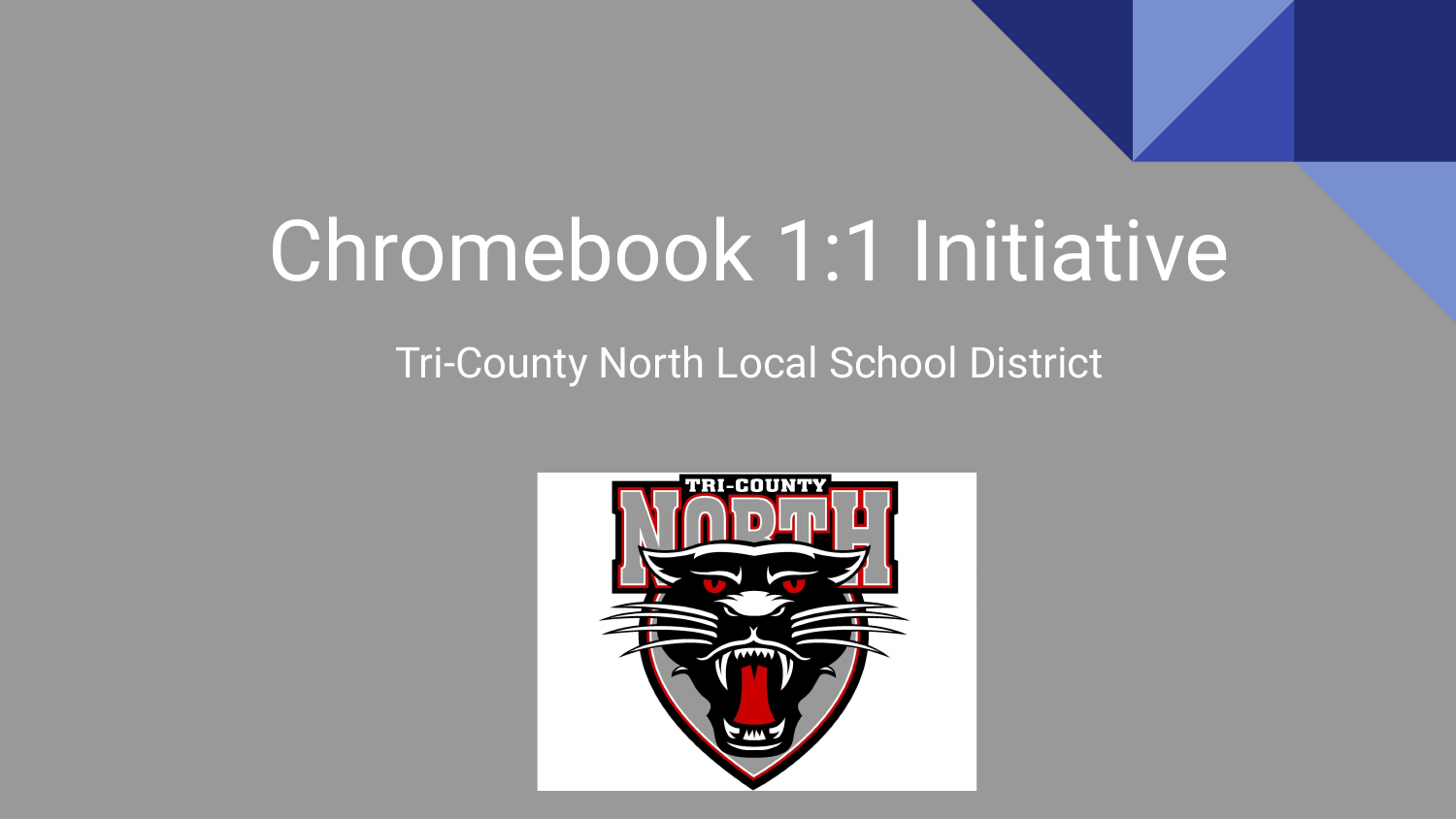### Chromebooks are a supply, not a textbook...

Chromebooks are a supply and will be listed as a Technology Fee on a student's fee list.

The technology fee (\$50 per year) will help to pay for the cost of the chromebook and at the end of the 4 year period will then be the property of the student.

The students will be provided textbooks at no cost, per Ohio law.

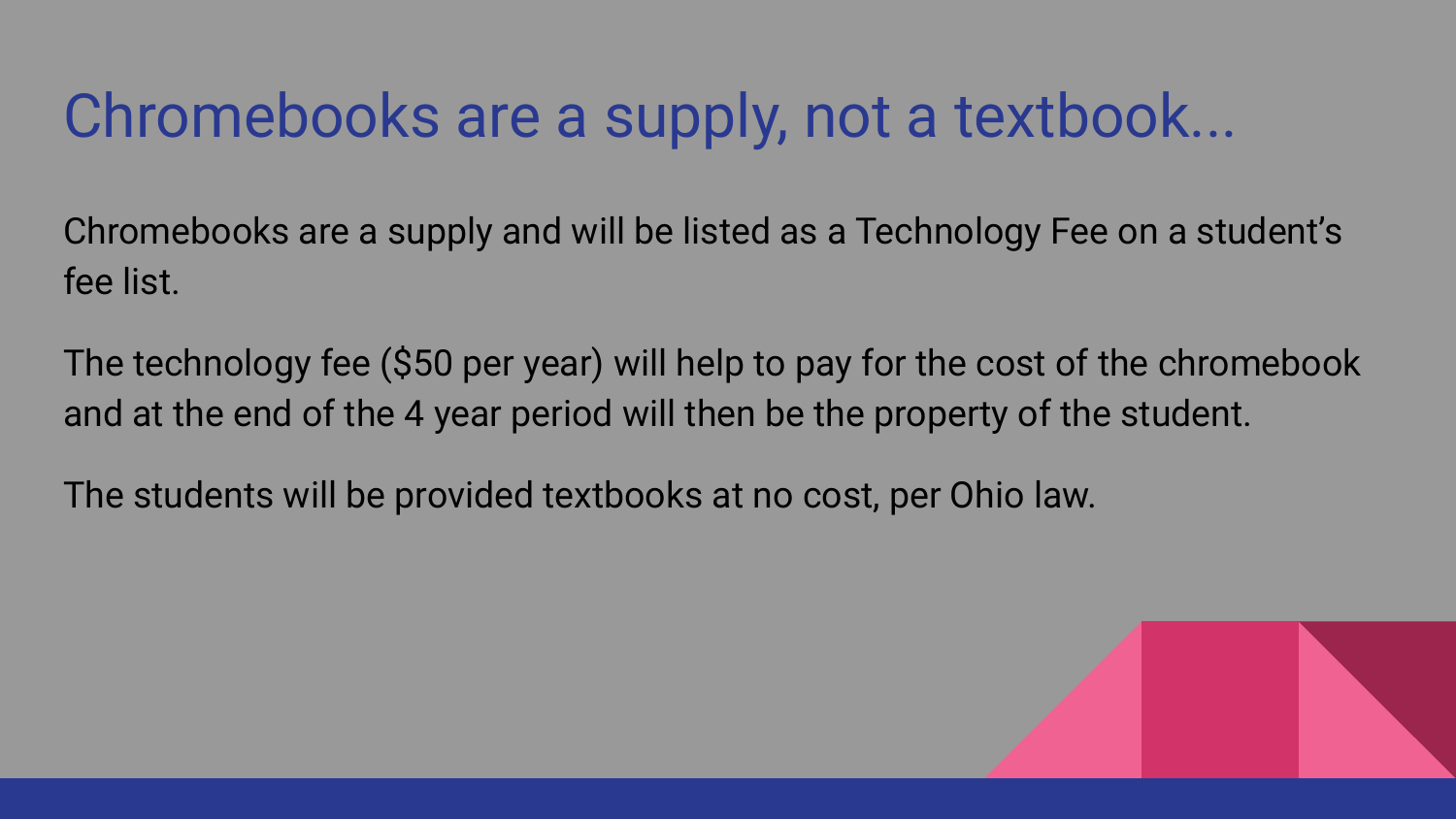# Chromebooks will be used as a supplemental device during instruction.

 Chromebooks will allow students to individually research ideas and concepts related to assigned topics.

Chromebooks will be utilized in classes throughout the day in grades 5-12.

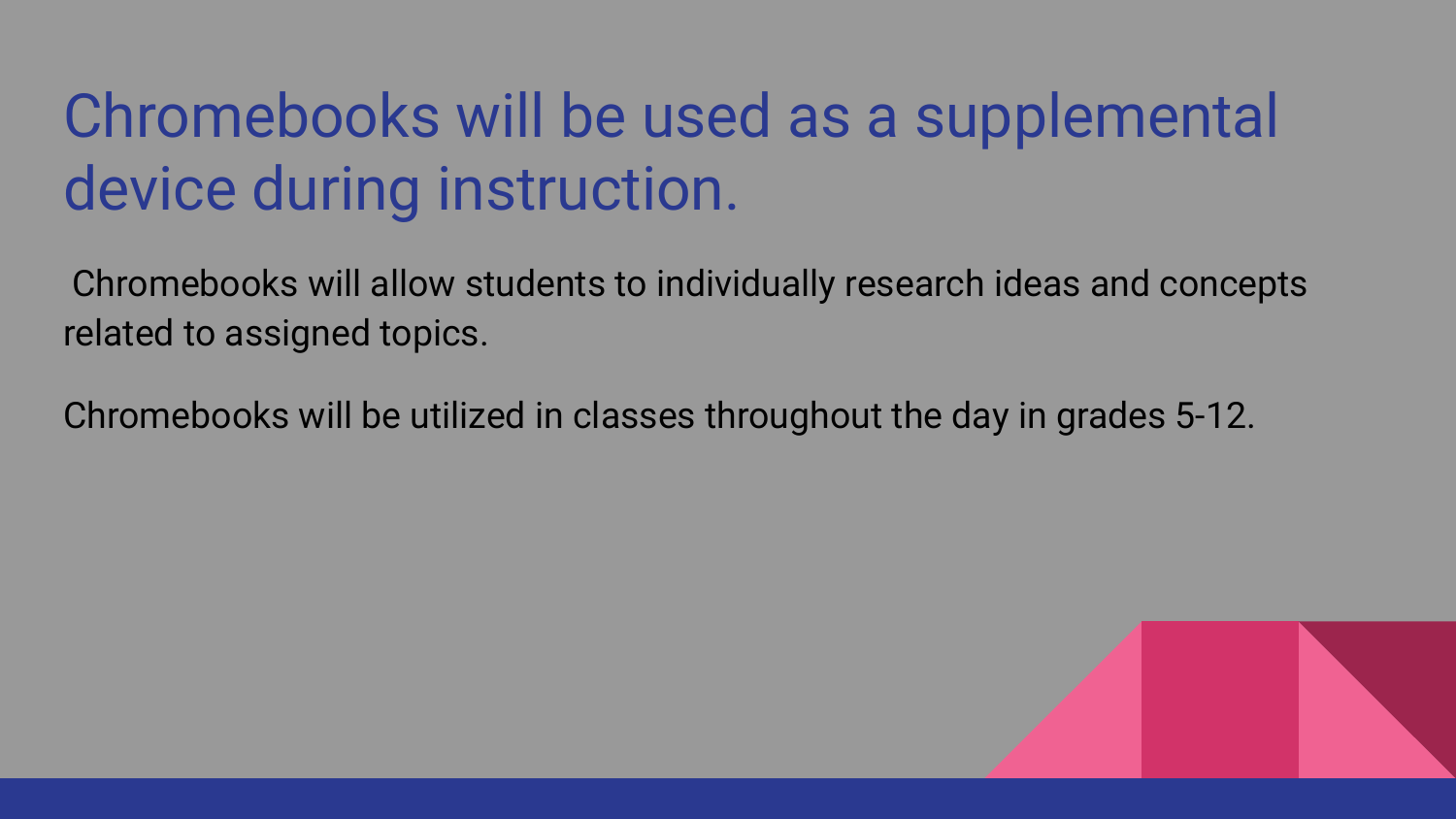# Chromebooks and school supplies

Digital files can be stored in a student's Google Drive, negating the necessity for multiple binders.

Documents created by the students can be shared with teachers without needing a physical, paper copy.

However, there will still be opportunities and necessities for paper and pencil assignments.

All teachers will work with students who are not permitted to use their Chromebook for any reason.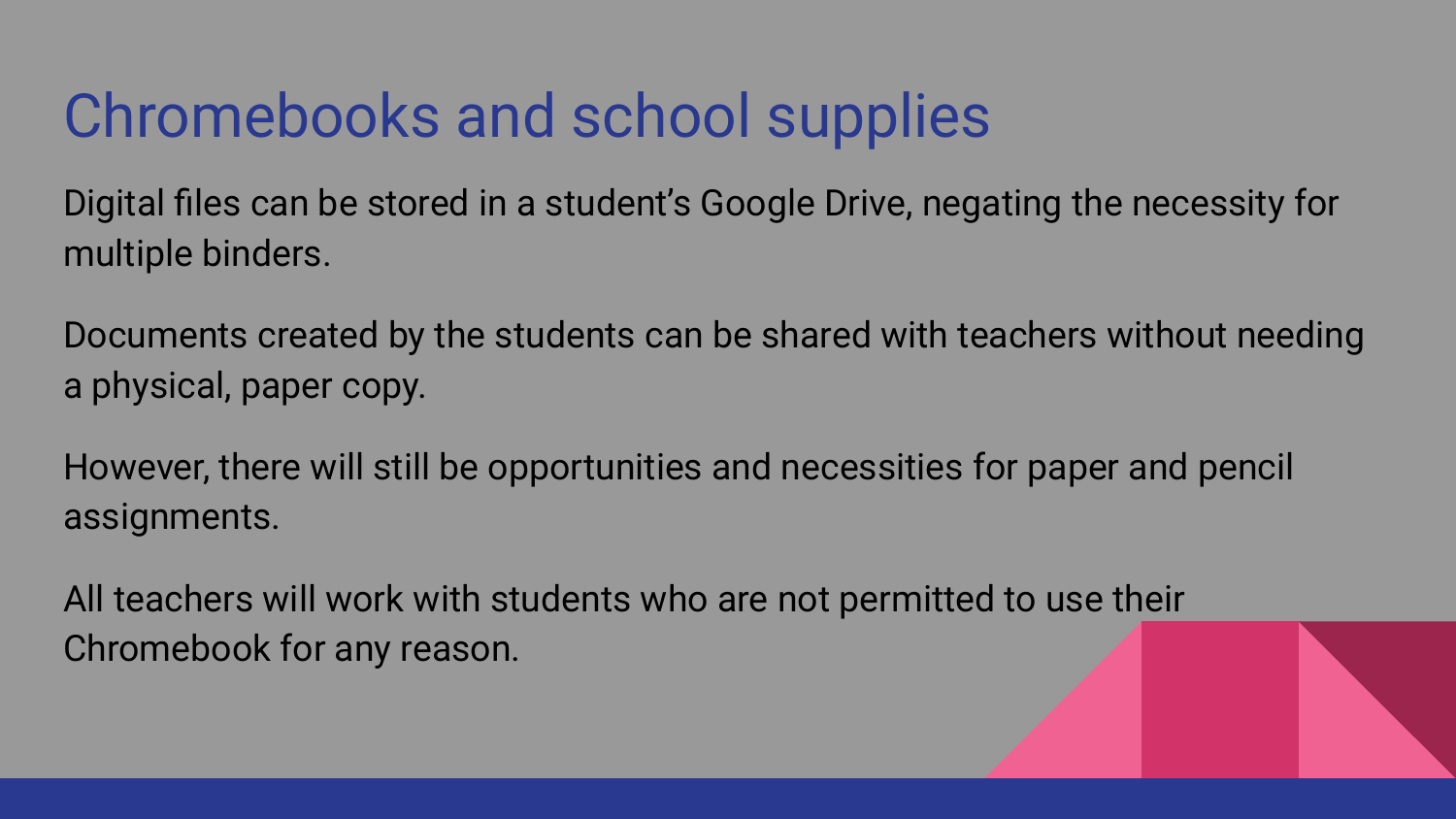#### Fees and Insurance

Each Chromebook will be assessed a yearly \$50 technology fee (or expense) which will cover <sup>1</sup>/4 the cost of the Chromebook and insurance. This will not cover the cost of any intentional damage to the Chromebook. (See Intentional Damage slide.)

Insurance is a component of the yearly \$50 fee. This will cover accidental damage, and damage not covered under the manufacturer's ONE YEAR warranty. Damages caused by misuse or neglect will not be covered by the warranty and are subject to review prior to insurance being applied.

Insurance may be applied a maximum of ONE time over the course of the 4 year period.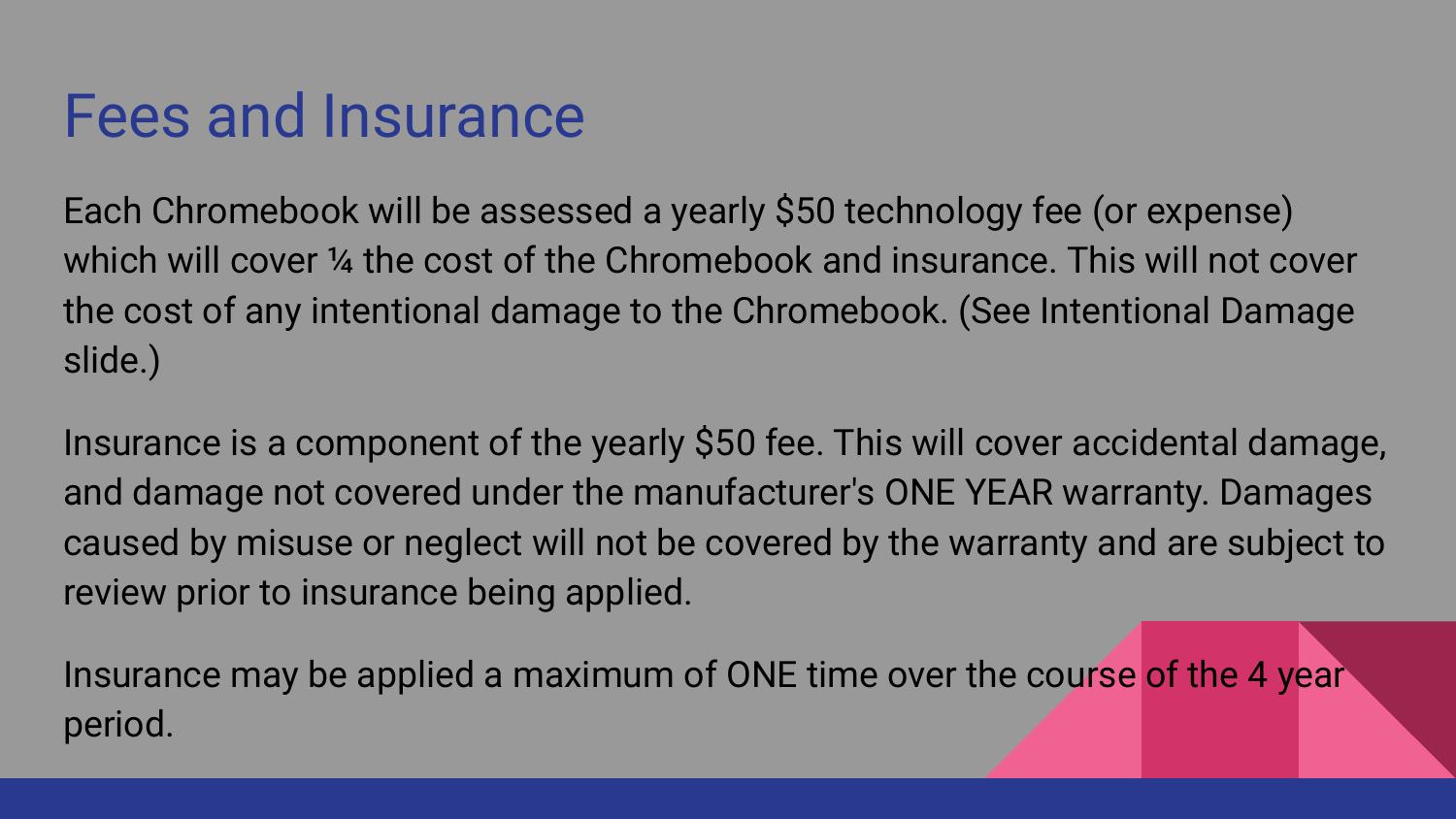### Preventing damage

Keep the Chromebook inside the provided carrying case. This will prevent most damages from occurring.

Keep food and drink away from the Chromebook is required at all times.

Make sure there are no objects on, or inside, the Chromebook when closing the lid.

Every attempt will be made for a no-cost repair solution.

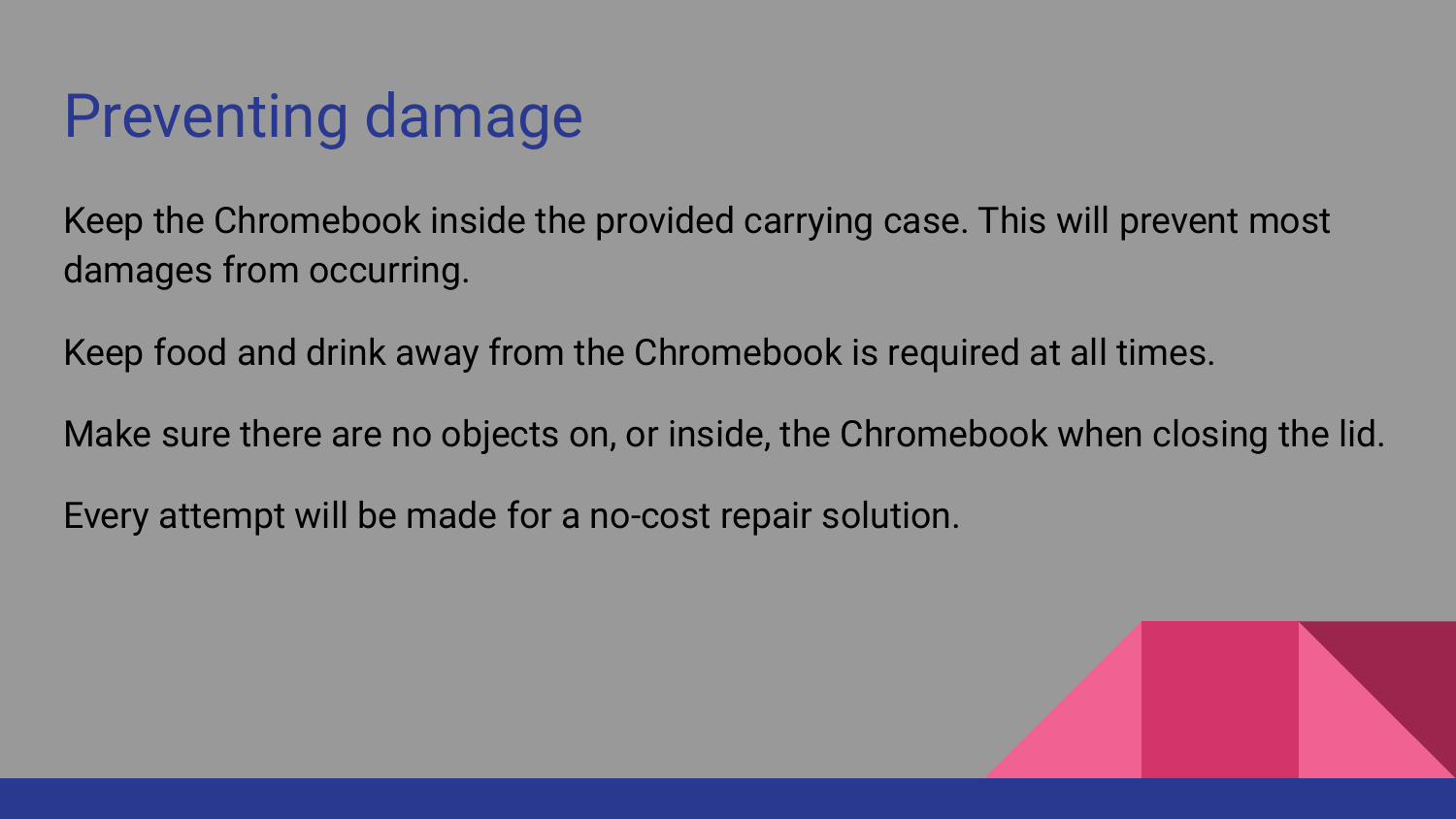# What is considered *intentional* damage?

Removing any keys from the keyboard.

Eating or drinking in the vicinity of the Chromebook.

Taking the Chromebook out of the case for any reason.

Closing the lid with papers or other items (like pens or pencils) inside.

Allowing anything to scratch the surface of the screen due to intentional force.

Inserting any foreign objects into the Chromebook at any time.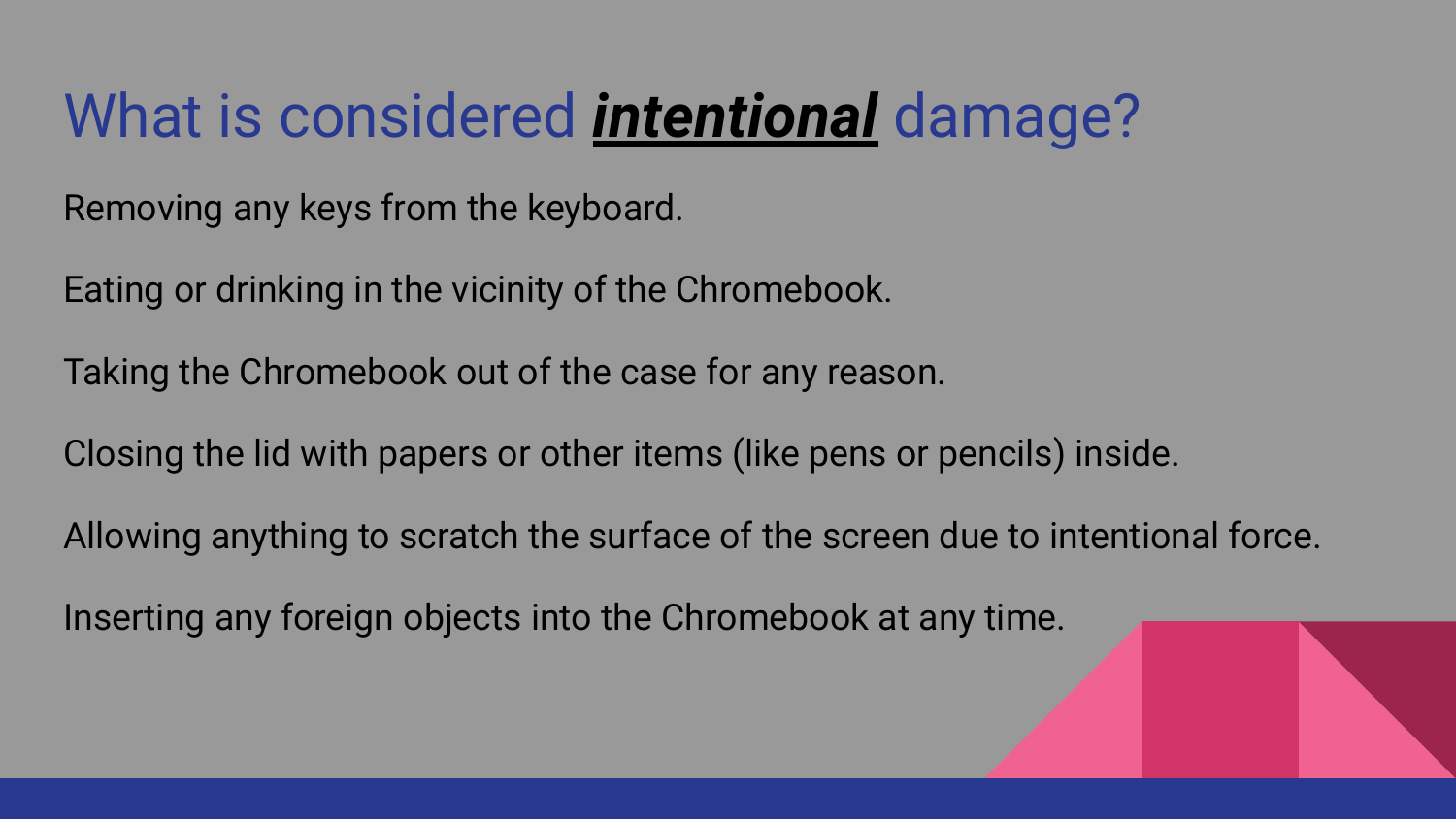#### Repairs

Please do not attempt to repair the Chromebook yourself.

Please do not take the Chromebook to a repair shop.

Every attempt will be made for a no-cost repair solution.

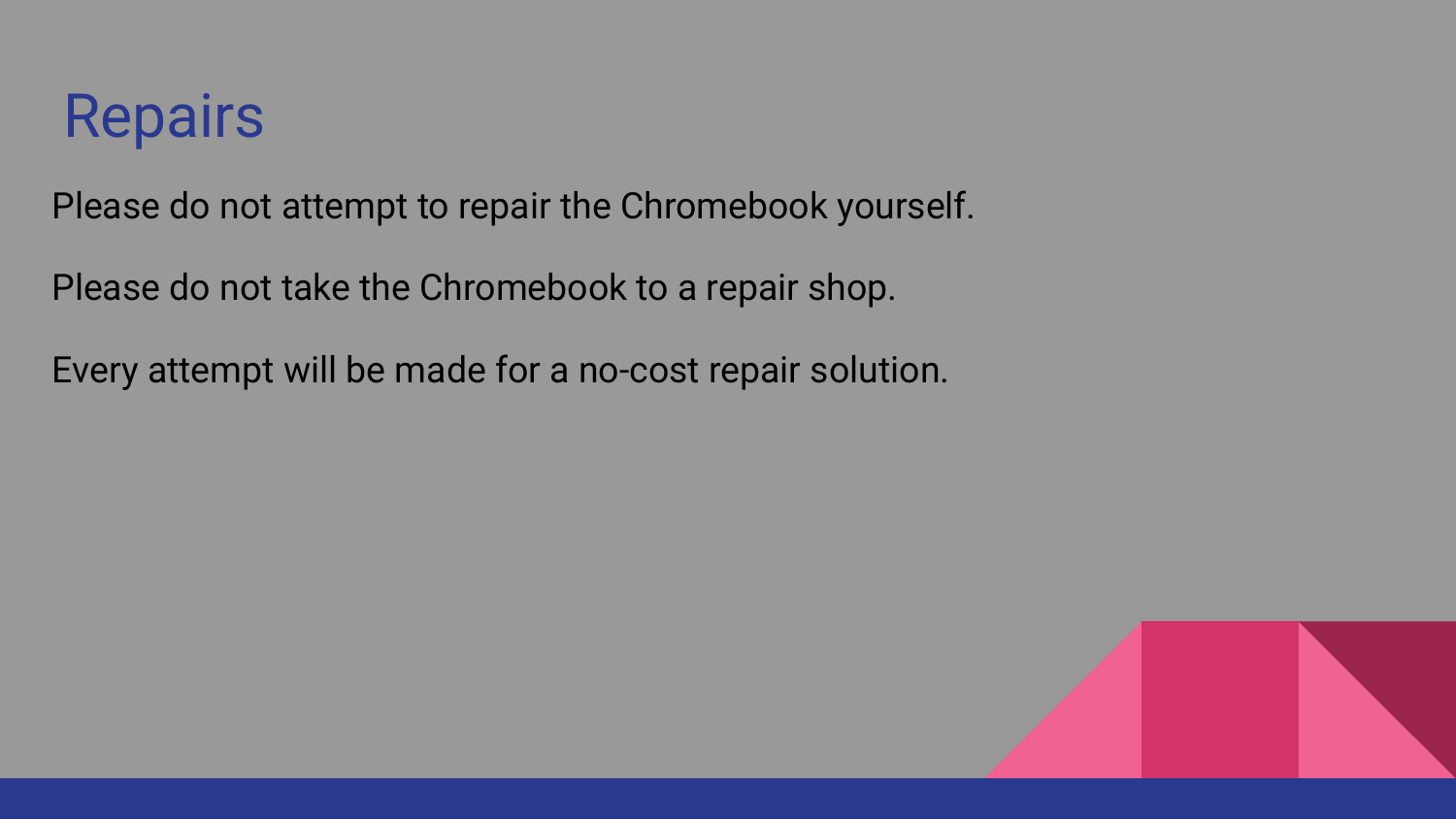

As part of your technology fee (or expense) there will be no charge for the first screen replacement.

Subsequent broken screens will cost \$49.95. This is the "at cost price" to TCN.

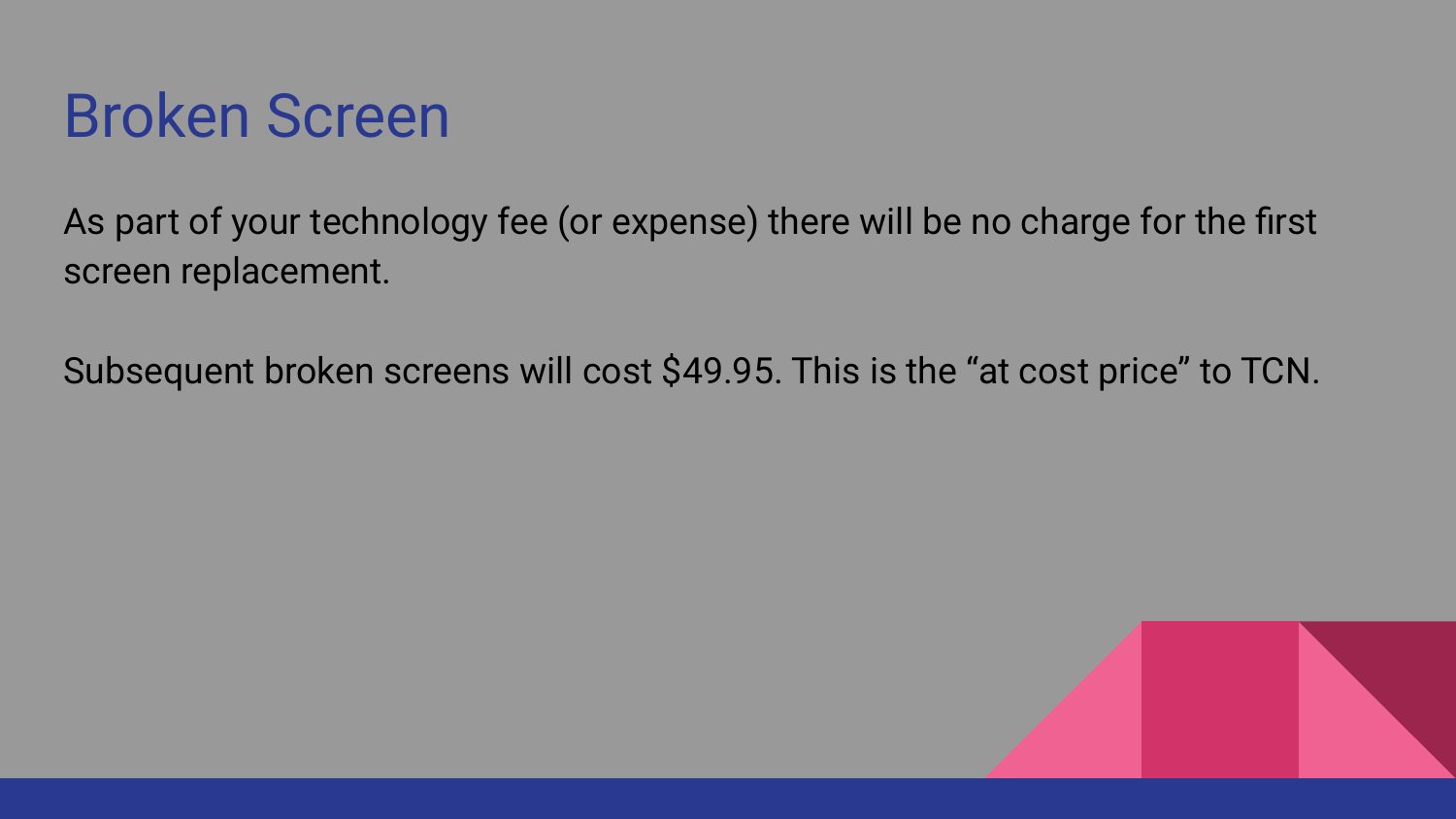

Often, keys that come off can be fixed if all of the pieces are kept. If a key comes off, please bring all pieces to school.

If repair with the existing key is not possible, students will be provided with a USB keyboard. A new keyboard may be provided at the school's discretion.

Families may opt to pay for a keyboard replacement. Replacements will be \$59.95. This is the "at cost price" to TCN.

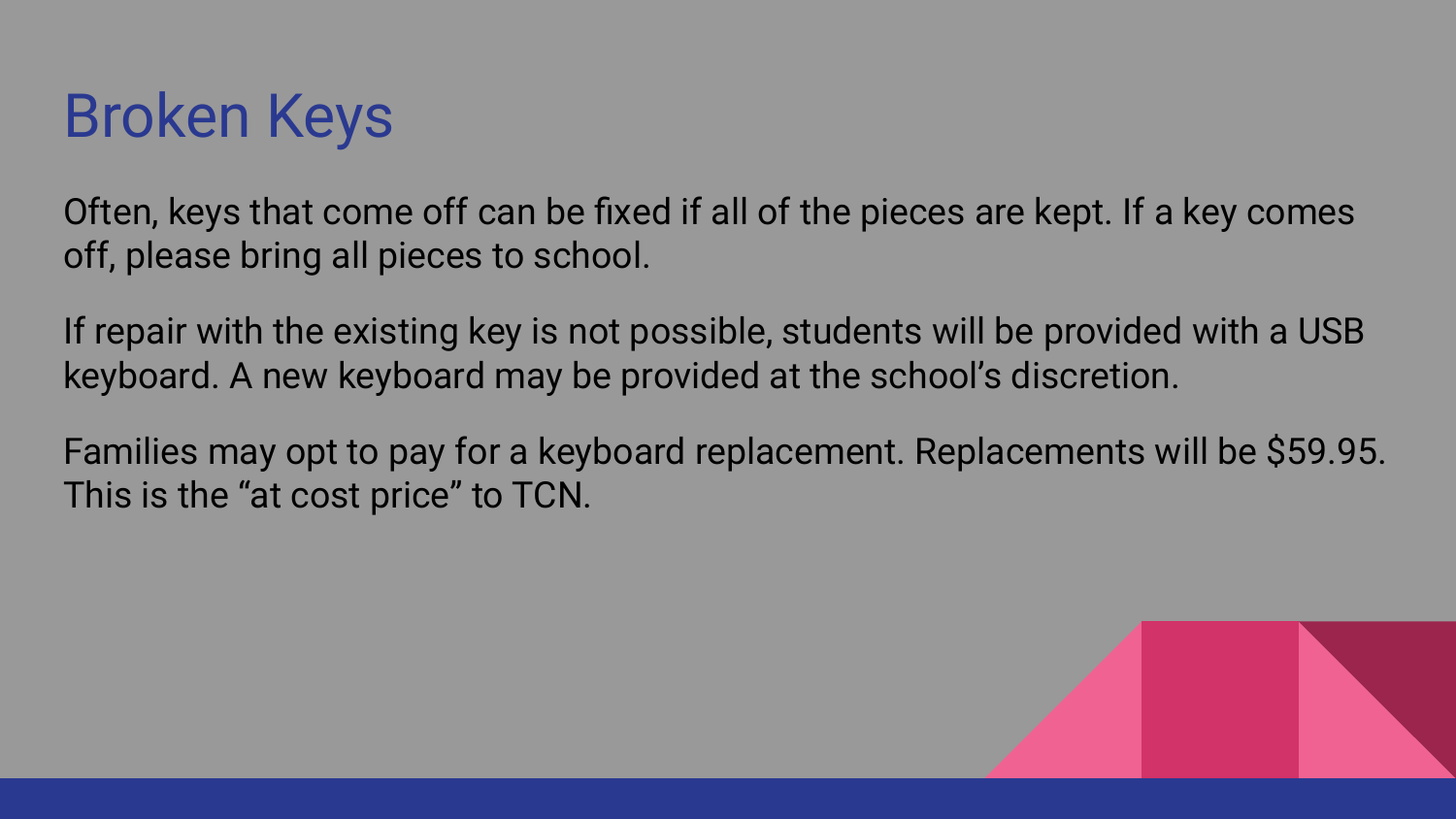# Touchpad not working

There will be no fee for the first keyboard and/or touchpad replacement.

A USB mouse or a replacement touchpad may be provided at the school's discretion.

Subsequent touchpad replacements will be \$59.95.This is the "at cost price" to TCN.